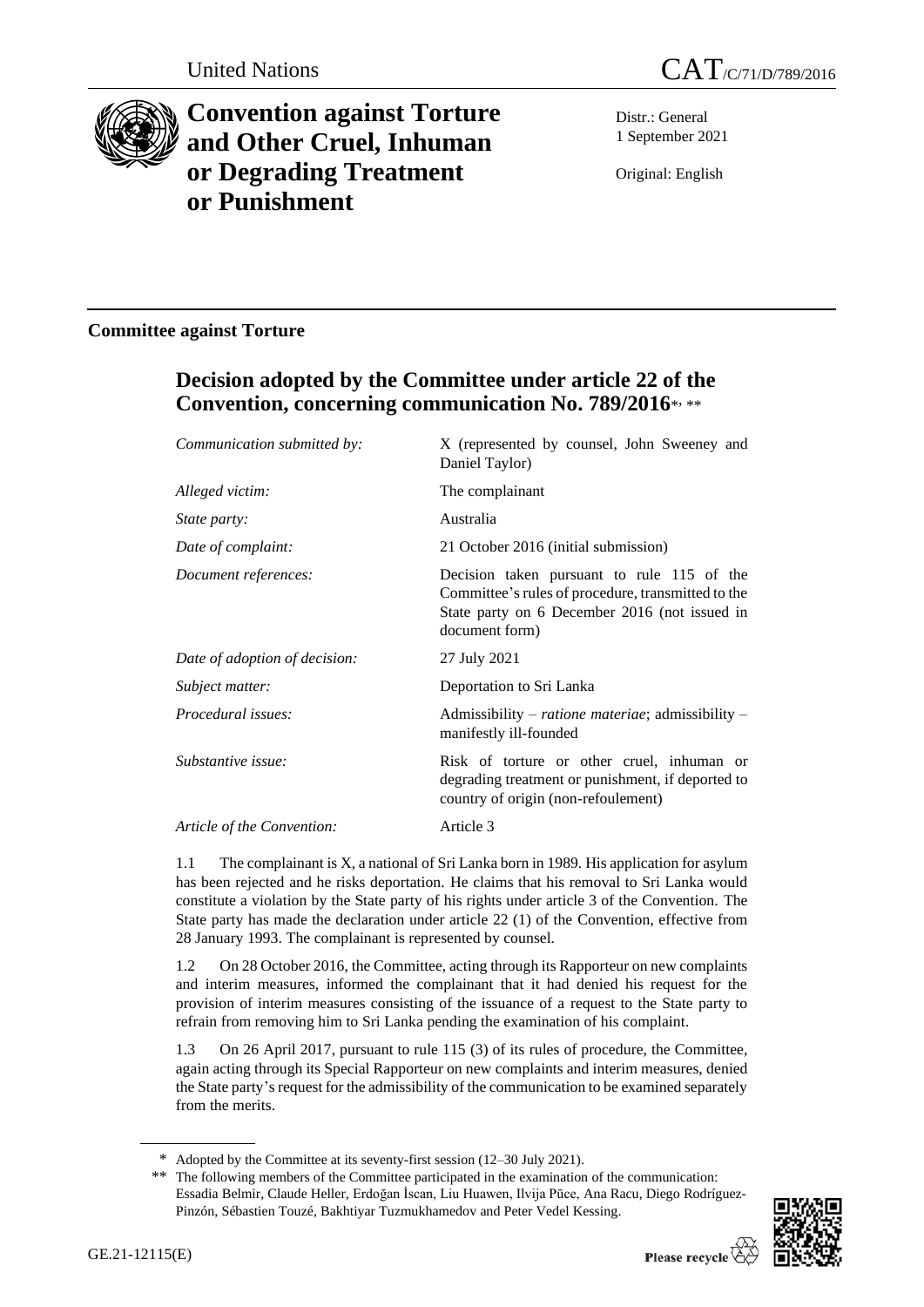## **Facts as submitted by the complainant**

2.1 The complainant is of Tamil ethnicity. After the complainant's father died in 2004, the complainant's uncle began to care for the complainant's family. The family were fisherfolk and travelled regularly from Uddapu to Mullaitivu on the eastern coast of Sri Lanka to fish. Udappu was under the control of the Sri Lanka Army while Mullaitivu was under the control of the Liberation Tigers of Tamil Eelam (LTTE). The fact that family members regularly crossed into an LTTE-controlled area brought them under suspicion of the Sri Lanka Army.

2.2 In 2007, members of the Criminal Investigations Department of the police force of Sri Lanka came to the complainant's uncle's house and took the complainant's uncle away. They said that they were taking him to a police station but, when the family inquired about his whereabouts, they were initially told he was not at the station. When the family was eventually allowed to see him, they found him injured and bleeding. The following week, members of the Criminal Investigations Department interviewed all the members of the family. They accused them of hiding weapons and of helping LTTE. The complainant's uncle was released in March 2008.

2.3 The family continued to be harassed by the authorities and the complainant feared for his safety. In July 2011, he left for Dubai, United Arab Emirates, by paying bribes to immigration officials through an agent. He stayed in Dubai for about nine months but returned to Sri Lanka when his uncle fell ill.

2.4 About two months after the complainant's return, in May 2012, he and his brother went to attend festivities with friends. While they were at a bus stop, they were detained before being taken to Colombo, where they were kept in incommunicado detention for three days. A large number of other people were also arrested at the same time in different locations. The complainant was accused of having links with LTTE and of attempting to leave the country illegally. The interrogators beat him and even squeezed his testicles. The complainant did not disclose this to the State party authorities during his initial application for asylum because he was ashamed.

2.5 The complainant and his brother, together with most of the other people detained on the same occasion, were charged with having attempted to leave the country illegally and were released on bail. They were photographed by the press and a number of articles were published. In total, 119 people were arrested on that occasion, 113 of whom were later charged – seven with having organized for migrants to be taken from Sri Lanka by boat and the rest, including the complainant, with having attempted to illegally depart from Sri Lanka. The complainant left Sri Lanka before the start of the trial and arrived in Australia in July 2012.

2.6 The complainant's application for a protection visa was rejected by the Department for Immigration and Border Protection on 17 October 2013. The Department noted that, at the time the complainant travelled to Dubai, it had been three years since his uncle had been released from prison and that, during that period, neither the complainant nor any other member of his family appeared to have had any particular problems with the local authorities. The Department concluded that the complainant had travelled to Dubai for employment opportunities and not for fear of harm. It further found, based on court transcripts, that the complainant had not been arrested in 2012 in a random act but while he was preparing to depart from Sri Lanka illegally. Regarding the complainant's claim that he had been illtreated while in custody, the Department found, given the large number of persons arrested, the routine nature of his case and the complainant's vagueness in his description of what exactly had happened, that he had not been subjected to ill-treatment. Moreover, the Department noted that, although the complainant's brother too had been arrested, the brother had stayed in Sri Lanka without incurring harm. The Department concluded that there was no evidence to indicate that the Sri Lankan authorities had ever considered the complainant to have had any involvement with LTTE and that he would therefore not be at risk of illtreatment in Sri Lanka.

2.7 The complainant appealed the decision of the Department for Immigration and Border Protection to the Refugee Review Tribunal. During the interview held in the context of that appeal, the complainant stated that he had been penetrated and beaten with a stick while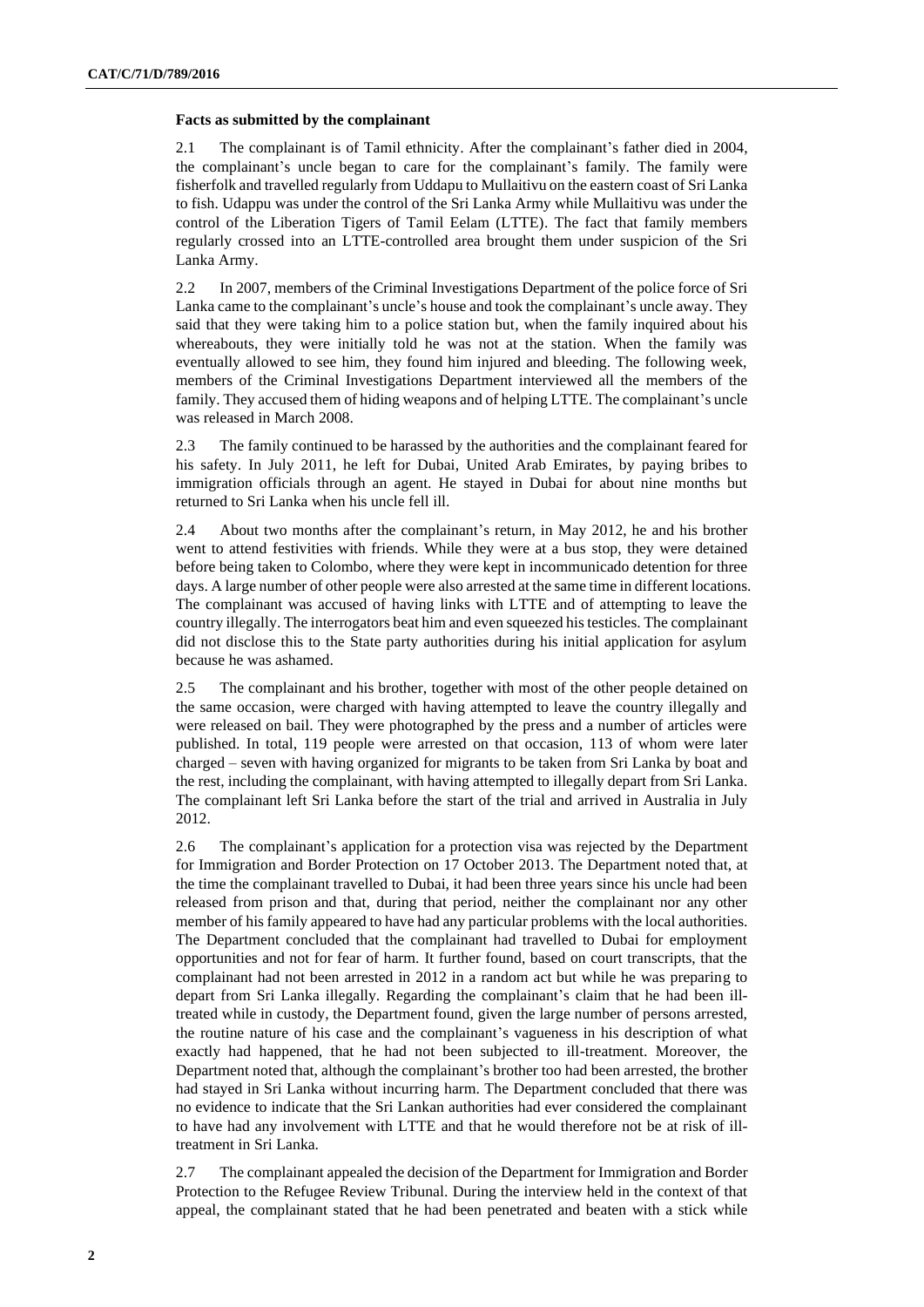detained by the police. He also submitted a medical note from a medical practitioner in Sri Lanka in which it was stated that the complainant had multiple contusions on his whole body following an assault on 3 June 2012. The Tribunal found that the complainant's account was not entirely credible, as he had not grown up in an LTTE-controlled area as he had initially claimed. The Tribunal also found that the complainant had been arrested when he had attempted to leave Sri Lanka. Regarding the letter from the medical doctor, the Tribunal noted that it had been submitted to the Tribunal after a question regarding medical documentation had been raised by the Tribunal.

2.8 The Tribunal noted that, while the complainant had been detained in May 2012, the letter from the medical doctor was dated 23 January 2015. Moreover, the Tribunal noted that the letter did not support the complainant's allegation that the ill-treatment to which he had been subjected included penetration with a stick. Given its concern about the overall credibility of the complainant's account, the Tribunal was not satisfied that the complainant had been ill-treated while detained. The Tribunal found that, if the complainant were to be detained upon return to Sri Lanka due to the outstanding charge against him, his profile did not indicate that he would be singled out for ill-treatment by the authorities. Based on information available on the situation in the country, the most likely penalty for leaving Sri Lanka illegally would be a fine, unless the person was suspected of facilitating or organizing the smuggling of persons. The complainant's application for judicial review of the decision was rejected by the Federal Circuit Court on 14 August 2015. That decision was upheld by the Federal Court on 2 September 2015.

### **Complaint**

3. The complainant claims that, if deported to Sri Lanka, he will be arrested for his illegal departure and, once the earlier charges against him are discovered, he will be kept in detention for an extended period of time. He claims that he risks being subjected to torture and illtreatment during his detention, as this is usual practice in Sri Lanka.

### **State party's observations on admissibility and the merits**

4.1 The State party submitted its observations on the admissibility of the communication by a note verbale dated 6 February 2016. It submits that the communication is inadmissible *ratione materiae* and because it is manifestly unfounded.

4.2 The State party submits that the complainant has made a number of claims that are inadmissible *ratione materiae*. In particular, the State party refers to the complainant's claims that he wassubjected to cruel, inhuman or degrading treatment or punishment by the Criminal Investigations Department. The State party argues that article 3 of the Convention does not apply to these claims because they do not involve allegations that the complainant has been subjected to harm of such a degree as to fall within the definition of torture under article 1 of the Convention and that the complainant cannot therefore claim that he is the victim of a violation by the State party of the Convention.

4.3 If the Committee does not accept that the complainant's claims are inadmissible *ratione materiae*, the State party also submits that the claims are manifestly unfounded. The State party notes that the complainant claims that he would risk detention and torture in Sri Lanka. The State party argues that the complainant does not offer any specific evidence in support of his claims and submits that they are therefore inadmissible because they are manifestly unfounded.

4.4 The State party further submits that the complainant's claims have been thoroughly considered by several decision makers at the domestic level and have been found not to engage the State party's non-refoulement obligations under the Convention. The complainant has not submitted any new claims or evidence in his submission to the Committee that have not already been considered by the domestic authorities. It further notes that the domestic authorities have found a number of the complainant's claims to be not credible.

4.5 On 28 August 2017, the State party submitted its observations on the merits. It reiterates that the communication should be found inadmissible. Should the Committee consider the communication to be admissible, then the complainant's claims are without merit.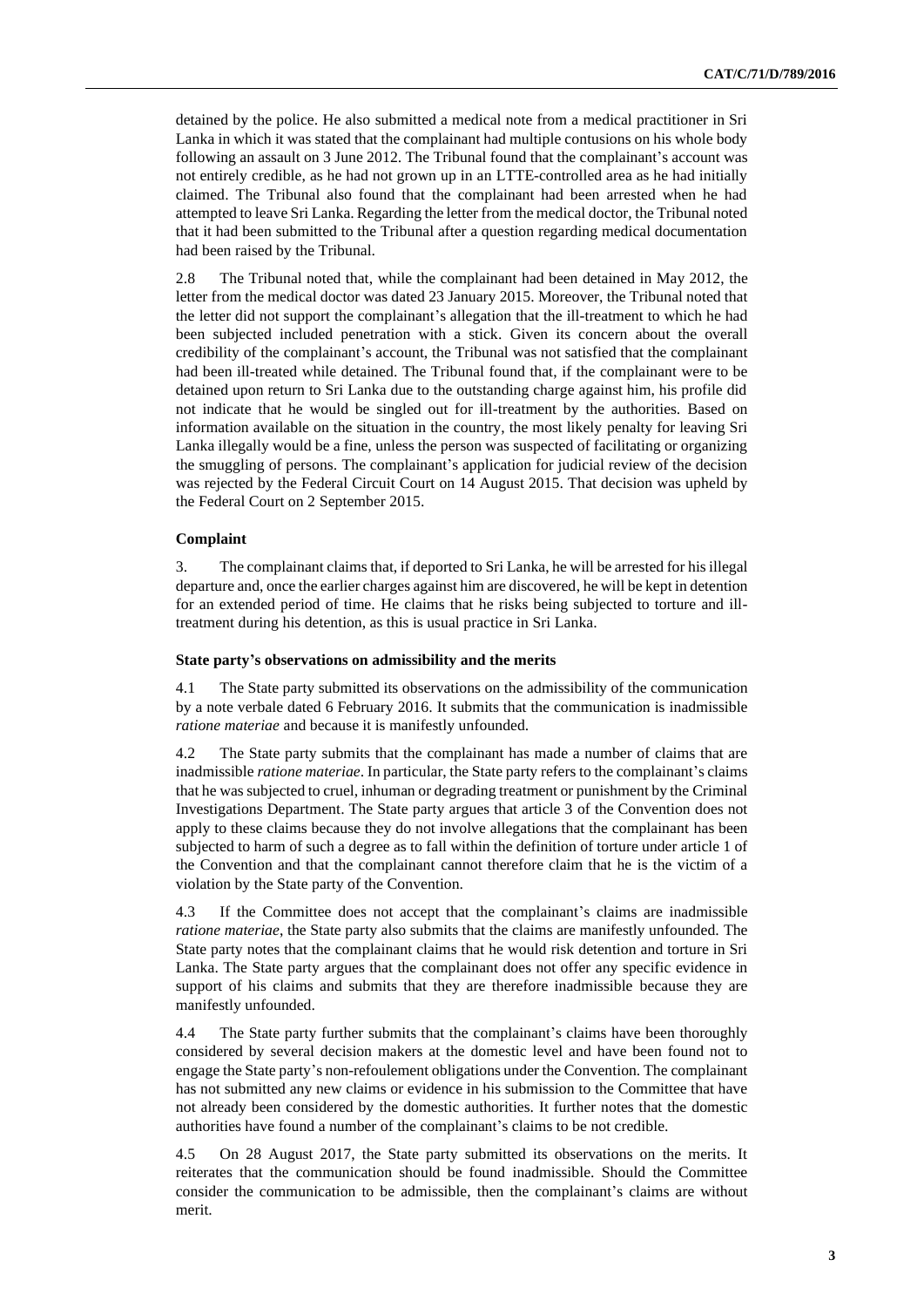4.6 The State party argues that its authorities have considered the complainant's claims in detail and determined that his claims for protection were not substantiated and that some of the claims were exaggerated. It notes that the complainant's claims have been assessed against the State party's non-refoulement obligations and they have been found not to engage those obligations. It notes that the complainant's application for a protection visa was rejected on 17 October 2013. In considering the complainant's application, the authorities had before them the transcript of a protection visa interview conducted by an officer of the Department for Immigration and Border Protection with the complainant in the presence of a Tamil interpreter, relevant material (such as the *UNHCR Eligibility Guidelines for Assessing the International Protection Needs of Asylum Seekers from Sri Lanka*) and country information, including from the Department of Foreign Affairs and Trade of Australia, the Department of State of the United States of America and the Home Office of the United Kingdom of Great Britain and Northern Ireland. Based on that information, the authorities concluded that the complainant had never been of interest to the Sri Lankan authorities, despite his arrest in 2012, and that there was no real chance that he would be subjected to serious or significant harm when arriving at Colombo airport, while on remand at Negombo prison or afterwards.

4.7 Following the complainant's appeal of the decision, a hearing was held on 15 January 2015 before the Refugee Review Tribunal. The complainant was able to make oral and written submissions with the assistance of a Tamil interpreter. He was represented at the hearing by his registered migration agent. The Tribunal considered all the claims made by the complainant in his submissions to the Committee. The Tribunal expressed concerns about the credibility of the complainant's claims. In particular, it noted significant inconsistencies between his written submissions and his statutory declaration and it found that some of his claims were exaggerated or vague. The Tribunal was not satisfied that the complainant had a well-founded fear of persecution as a young Tamil male with a perceived pro-LTTE stance, nor on the basis that he grew up in an LTTE-controlled area or that he lived in such an area after the end of the war.

# **Complainant's comments on the State party's observations on admissibility and the merits**

5.1 On 3 September 2018, the complainant submitted his comments on the State party's observations. He maintained that the communication was admissible. He notes that his account of events was found to be not credible owing to discrepancies in his statements but argues that his ability to recall certain specific details, such as dates and the length of periods of time, was affected by his history of torture and trauma. He argues that these inconsistencies have been afforded disproportionate weight in the assessment of credibility.

5.2 The complainant reiterates his claims that, if returned to Sri Lanka, he would be at risk of spending an extended period of time in pretrial detention for having attempted to leave the country illegally. He claims that, as a person who has previously been subjected to torture and who is imputed to be an LTTE supporter, he would risk being subjected to a real risk of torture and ill-treatment upon return. He claims that he was not given culturally appropriate means by which to raise his claims of torture. He did not know that, as a victim of sexual violence, it was within his rights to request a male lawyer and male interpreter, which would have made it easier for him to disclose the sexual violence to which he had been subjected. He should have been asked at the very start of the process, including in the assignment of government-appointed lawyers and interpreters, if he had claims that required staff or officers of a specific gender to fulfil those roles. The complainant claims that he was not given a fair opportunity to present evidence proving that he had been subjected to torture and claims that the evidence that he was able to produce was not fairly assessed but, rather, that it was dismissed on the basis of inconsistencies and errors in other parts of his account of the events.

5.3 On 11 September 2019, the complainant submitted additional information arguing that the publication of the decision of the Federal Circuit Court on his application for judicial review could expose him and lead the Sri Lankan authorities to identify him, as the decision contained the dates during which he had been held in detention in Sri Lanka. He claims that those elements would allow the Sri Lankan authorities to match the published data with their own information and thereby identify him and his claims.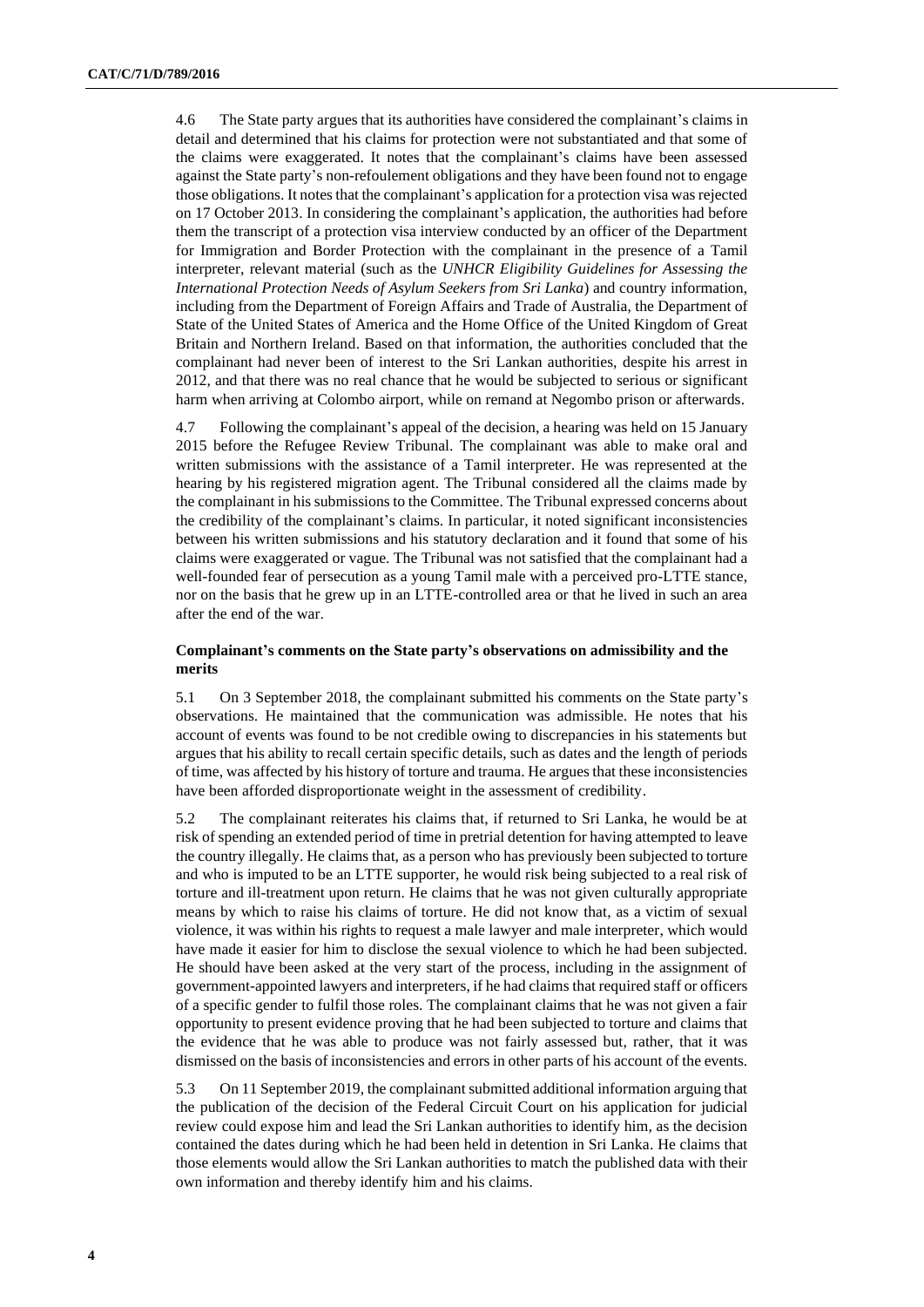#### **Additional submissions by the State party**

6.1 On 5 December 2019, the State party submitted additional observations. It reiterates its inadmissibility arguments and notes the complainant's claim that he was not given a fair opportunity to present his evidence concerning his claims of torture. It argues that the assessment of the Refugee Review Tribunal was based on a robust and thorough consideration of the credibility of the complainant's claims. The Tribunal's findings regarding the credibility of the claims was based on multiple factors, including the complainant's lack or explanation or inability to explain claims asserted, a finding that his statutory declaration was misleading, that he had a tendency to exaggerate aspects of his claims, and that a number of the claims made in written submissions were not made before the Tribunal. The complainant was provided ample opportunity to provide evidence during the Tribunal hearing and all the complainant's claims, including that of having been subjected to sexual assault, were duly considered. It notes that the complainant was represented at the protection visa interview stage and that any concerns regarding his capacity to engage in the process, or any special consideration that ought to have been afforded, could have been raised at that time.

6.2 The State party notes the complainant's claim that he could be identified through the decision of the Federal Circuit Court. It submits that it is implausible that Sri Lankan authorities would be able to identify the complainant based only on the dates of his departure and detention. It argues that the State party's authorities have consistently found no evidence to suggest that the complainant would be of ongoing interest to the authorities if returned to Sri Lanka.

#### **Additional submissions by the complainant**

7. On 1 March 2020, the complainant submitted additional comments on the State party's observations. He reiterates his claims that he would be at risk of being identified on the basis of the published Federal Circuit Court decision. He reiterates his claims that he was subjected to torture and ill-treatment while detained in 2012 and his claims that the Refugee Review Tribunal failed to properly take those facts into account in its decision.

# **Issues and proceedings before the Committee**

#### *Consideration of admissibility*

8.1 Before considering any complaint submitted in a communication, the Committee must decide whether it is admissible under article 22 of the Convention. The Committee has ascertained, as it is required to do under article  $22(5)$  (a) of the Convention, that the same matter has not been and is not being examined under another procedure of international investigation or settlement.

8.2 In accordance with article 22 (5) (b) of the Convention, the Committee shall not consider any communication from an individual unless it has ascertained that the individual has exhausted all available domestic remedies. The Committee notes that, in the present case, the State party has not contested that the complainant has exhausted all available domestic remedies. The Committee therefore finds that it is not precluded from considering the communication under article 22 (5) (b) of the Convention.

8.3 The Committee notes the State party's argument that the communication is inadmissible *ratione materiae* and because it is manifestly unfounded, as the complainant has not substantiated the existence of substantial grounds for believing that he would face a foreseeable, present, personal and real risk of torture if he were returned to Sri Lanka. With regard to competence *ratione materiae*, the Committee notes the complainant's argument that, if returned to Sri Lanka, he would risk being detained and subjected to torture. The Committee considers that these claims may raise issues under article 3 of the Convention. Accordingly, the Committee finds the complainant's allegations under article 3 admissible *ratione materiae*. The Committee also considers that the complainant has sufficiently substantiated, for the purposes of admissibility, his claims based on article 3 of the Convention regarding his risk of being subjected to torture and ill-treatment if returned to Sri Lanka.

**5**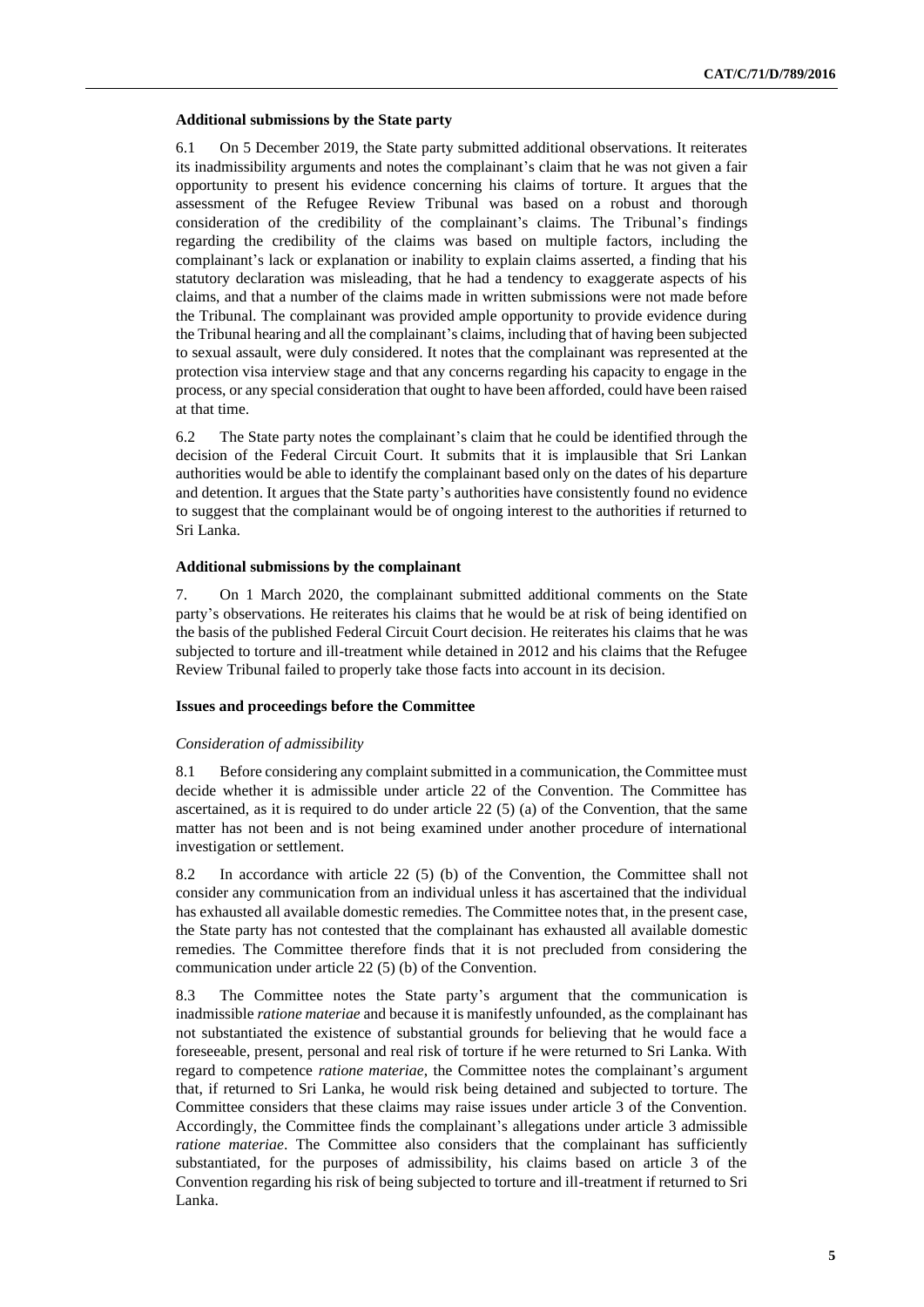8.4 As the Committee finds no further obstacles to admissibility, it declares the communication admissible and proceeds with its consideration of the merits.

#### *Consideration of the merits*

9.1 The Committee has considered the communication in the light of all the information made available to it by the parties, in accordance with article 22 (4) of the Convention.

9.2 In the present case, the issue before the Committee is whether the forcible removal of the complainant to Sri Lanka would constitute a violation of the State party's obligation under article 3 of the Convention not to expel or return ("refouler") a person to another State where there are substantial grounds for believing that he or she would be in danger of being subjected to torture.

9.3 The Committee must evaluate whether there are substantial grounds for believing that the complainant would personally be in danger of being subjected to torture upon return to Sri Lanka. In assessing that risk, the Committee must take into account all relevant considerations, pursuant to article 3 (2) of the Convention, including the existence of a consistent pattern of gross, flagrant or mass violations of human rights. As regards the case at hand, the Committee refers to its concluding observations on the fifth periodic report of Sri Lanka, in which it voiced serious concerns about reports suggesting that abductions, torture and ill-treatment perpetrated by State security forces in Sri Lanka, including by the police, had continued in many parts of the country after the conflict with LTTE had ended in May 2009.<sup>1</sup> It also refers to credible reports by non-governmental organizations concerning the ill-treatment by the authorities of Sri Lanka of individuals who have been returned to the country. <sup>2</sup> However, the Committee recalls that the aim of the evaluation to be undertaken in the context of individual complaints is to establish whether the individual concerned would be personally at a foreseeable and real risk of being subjected to torture in the country to which he or she would be returned. It follows that the existence of a pattern of gross, flagrant or mass violations of human rights in a country does not as such constitute sufficient reason for determining that a particular person would be in danger of being subjected to torture on return to that country; additional grounds must be adduced to show that the individual concerned would be personally at risk.<sup>3</sup> Moreover, although past events may be of relevance, the principal question before the Committee is whether the complainant currently runs a risk of torture if returned to Sri Lanka.

9.4 The Committee recalls its general comment No. 4 (2017), according to which the Committee will assess "substantial grounds" and consider the risk of torture as foreseeable, personal, present and real when the existence of credible facts relating to the risk by itself, at the time of its decision, would affect the rights of the complainant under the Convention in case of his or her deportation. Indications of personal risk may include, but are not limited to: (a) the complainant's ethnic background; (b) political affiliation or political activities of the complainant or his or her family members; (c) arrest or detention without guarantee of a fair treatment and trial; and (d) sentence in absentia (para. 45). With respect to the merits of a communication submitted under article 22 of the Convention, the burden of proof is upon the author of the communication, who must present an arguable case, that is, submit substantiated arguments showing that the danger of being subjected to torture is foreseeable, present, personal and real (para. 38).<sup>4</sup> The Committee also recalls that it gives considerable weight to findings of fact made by organs of the State party concerned, however, it is not bound by such findings, as it can make a free assessment of the information available to it in accordance with article 22 (4) of the Convention, taking into account all the circumstances relevant to each case (para. 50).

9.5 The Committee notes the complainant's claims that he would be at risk of treatment contrary to article 3 of the Convention if returned to Sri Lanka as he would be arrested for

<sup>1</sup> CAT/C/LKA/CO/5, paras. 9–12. See also CAT/C/LKA/CO/3-4, para. 6.

<sup>2</sup> Freedom from Torture, *Tainted Peace: Torture in Sri Lanka since May 2009* (London, 2015); and Human Rights Watch, *World Report 2019* (New York, 2019).

<sup>3</sup> See, e.g., *S.P.A. v. Canada* (CAT/C/37/D/282/2005), para. 7.1; *T.I. v. Canada*

<sup>(</sup>CAT/C/45/D/333/2007), para. 7.3; and *A.M.A. v. Switzerland* (CAT/C/45/D/344/2008), para. 7.2.

<sup>4</sup> *T.Z. v. Switzerland* (CAT/C/62/D/688/2015), para. 8.4.